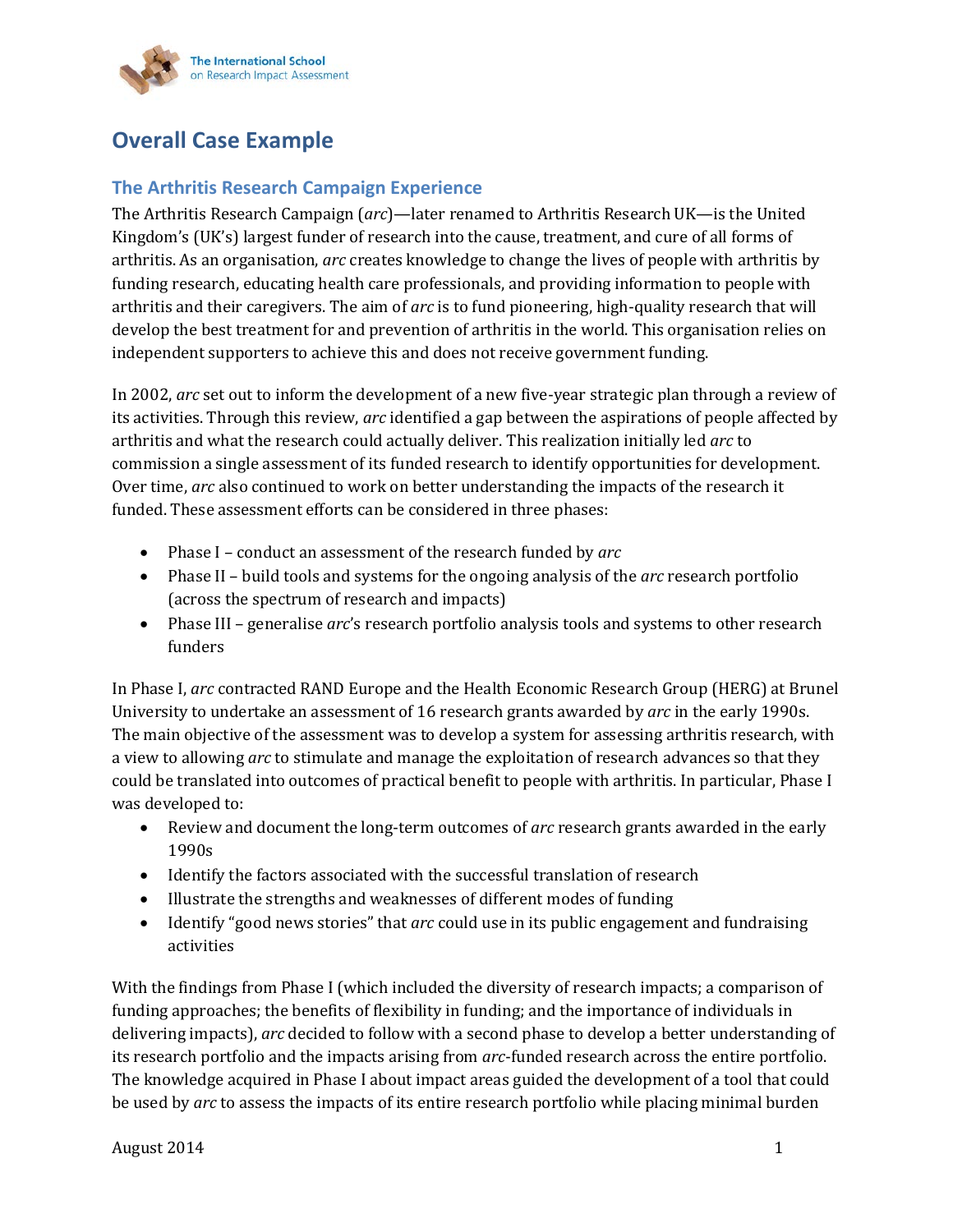

on *arc* researchers (Phase II). In particular, an online survey tool was developed in Phase II that could be completed by *arc*'s funded researchers and analysed in multiple ways to allow greater understanding of the impacts and its facilitating factors.

In Phase III, *arc* extended the learning from the survey tool to other research funders. This included operationalising the tool to work for UK universities (beyond research exclusively on arthritis) and in a Canadian context (solely in relation to musculoskeletal health). Both of these pieces of work suggested that the impact assessment survey tool could be used in a variety of contexts.

# **Block 1: Understand the Context**

*arc* provided, and continues to provide, funding across the full spectrum of arthritis research, from basic biomedical to applied clinical and health services research. This meant that any impact assessment needed to take into account the wide variety of impacts that were possible from *arc*funded research. In addition, *arc* had been funding research through several mechanisms (e.g., grants, programmes, fellowships, research units) and for a number of years since being founded in 1936, allowing for a long-term retrospective assessment of the research it had funded. Based on these factors, the research impact assessment team chose to use an impact framework called the Payback Framework (Figure 1). This framework allowed categorisation of impacts across multiple types of research as well as a narrative understanding of how impacts arose from *arc*-funded research (regardless of where the research was situated within the spectrum).



#### **Impact category**

- 1. Knowledge production
- 2. Research targeting and capacity building
- 3. Informing policy and product development
- 4. Health and health sector benefits
- 5. Wider economic benefits

**Figure 1. The Payback Framework and impact categories for the** *arc* **research impact assessment (Phase I) (modified from Wooding** *et al***., 2005a)**

Phase I confirmed that the Payback Framework met the needs of *arc*. The Payback Framework was then used by the research impact assessment team in Phase II to build a tool that could be used to identify and assess the impacts of the full portfolio of research funded by *arc*. Phase III looked to build on the diverse applications of the Payback Framework to other areas of research.

### **Block 2: Identify the Assessment Purpose**

The aim of Phase I was to support *arc* in linking the research it funded to the expected impacts of its stakeholders. The main stakeholders for Phase I were *arc* as an organisation, its donors, and the people with arthritis who could benefit from *arc*'s work. In Phase II, the key stakeholder for the assessment was *arc* as an organisation (since the work was specifically for its benefit); however, there was also a secondary set of stakeholders in the research community who would be heavily impacted by the findings. In Phase III, the assessment stakeholder was the wider research funding community.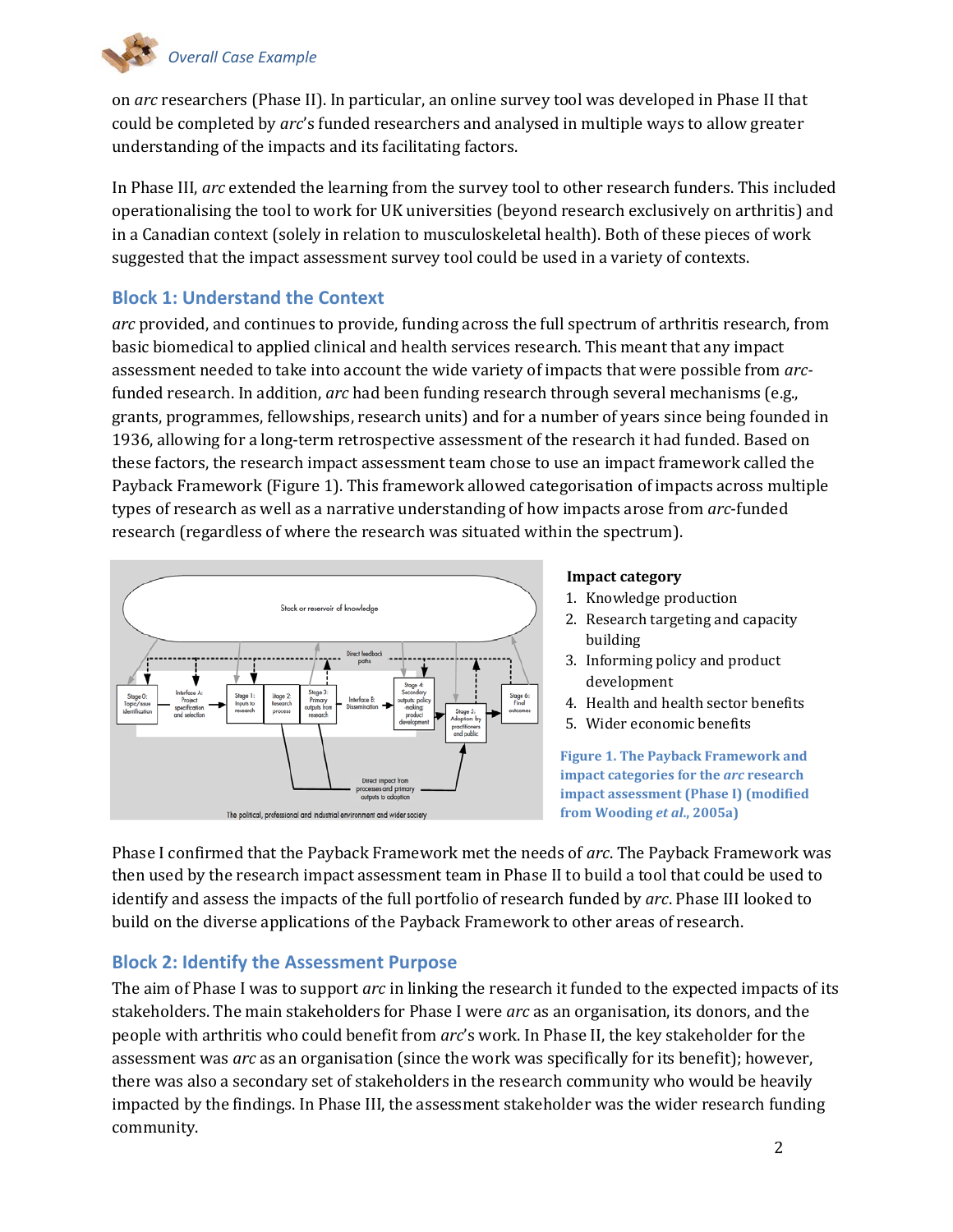

For *arc*, the purpose of the assessment in Phase I was to demonstrate the impacts of its funding (being accountable to its donors), to showcase positive impacts from *arc*-funded research (advocacy), and to understand how *arc* funding led to different types of impacts (analysis and learning). In addition to these overarching purposes, the research impact assessment team had a secondary purpose of understanding how the Payback Framework could be used to assess an entire funding organisation.

In Phase II, the primary assessment purpose was to develop a tool that could provide impact information on all of *arc*'s funded research (analysis and learning) while also laying the foundation for the better use of research funding in the future to achieve certain types of impacts (allocation).

Phase III of the work looked to build on this tool for other research funders depending on their specific needs (analysis and learning).

Key assessment questions for the *arc* assessment project were:

#### **Phase I**:

- What are the long-term outcomes of *arc* research grants?
- What factors are associated with the translation of research?
- What could be "early success indicators" that can facilitate the translation of research into practice?
- What are the strengths and weaknesses of different modes of research funding, which could inform current practice?
- What "good news stories" and vignettes of the research process could *arc* use in its public engagement and fundraising activities?

#### **Phase II**:

- What has been done?
	- o Cataloguing outputs and outcomes from *arc-*funded research to obtain information about the range and character of what is produced
- What is being done?
	- o Mapping the portfolio of what *arc* is currently funding to understand how *arc*funded research is spread across the health research landscape from laboratory to patient
- What are the next steps?
	- o Looking ahead and assessing which individual *arc*-funded research projects would be most appropriate to develop for patient benefit

### **Phase III**:

- How adaptable is the *arc* research impact survey tool to other strands of research?
	- o Specific questions based on the stakeholder using the tool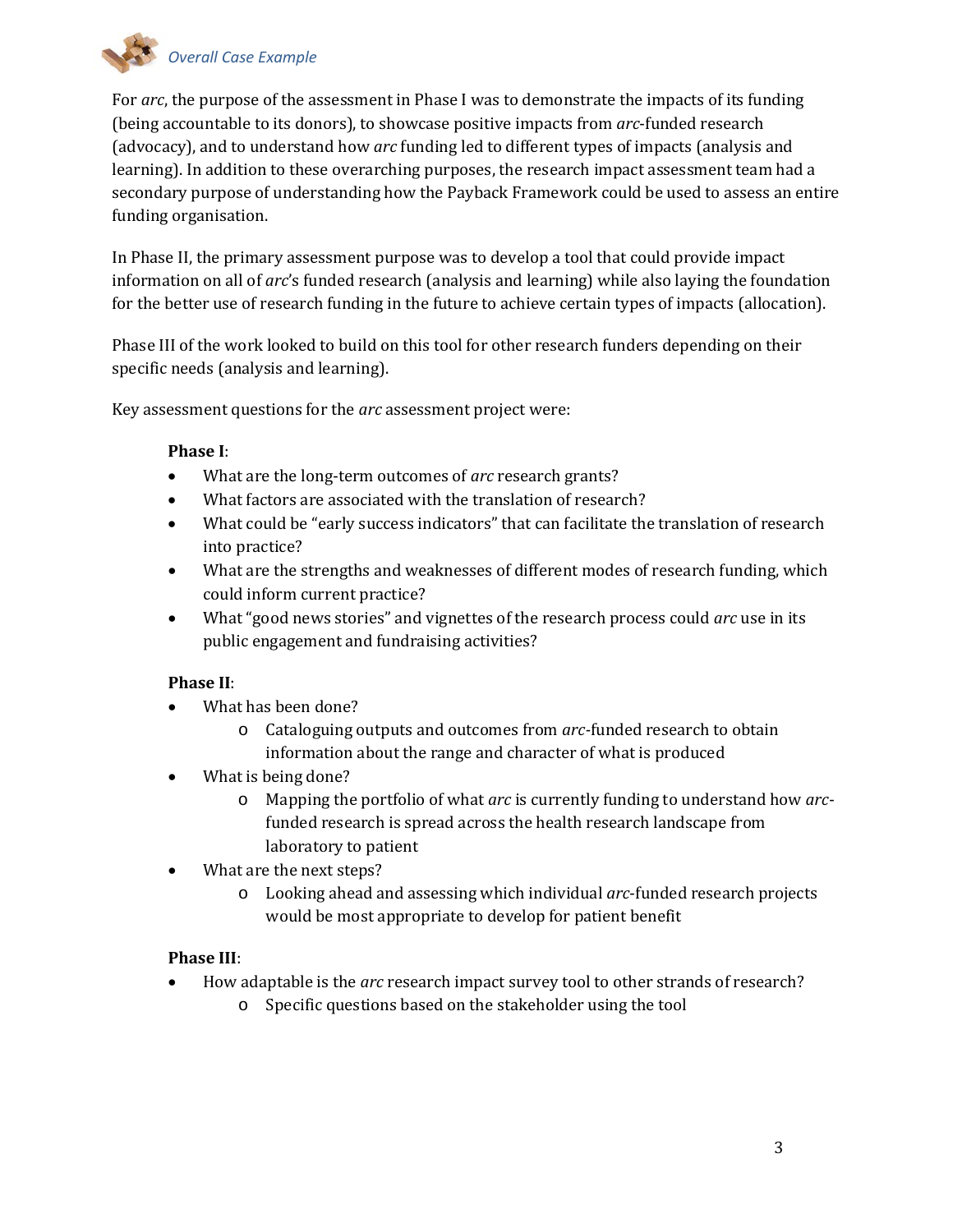

# **Block 3: Measure: Define Indicators of Success**

The *arc* impact assessment was built around the Payback Framework. The Payback Framework is based on a logic model of the research process (Figure 1) that provides a theory of change that explains the research to impact process (i.e., how research leads to impacts) in a narrative structure. In addition to this narrative, the Payback Framework provides five impact categories into which specific impacts can be classified (Figure 1).

In Phase I, the indicators of research impact were not identified prior to the data collection. Rather, all possible impacts were left to emerge through the assessment (which used a case study methodology to develop a narrative following the format of the logic model). Based on the findings in Phase I, Phase II used the existing indicators of research impact within the Payback Framework's five impact categories to populate a comprehensive survey of research impacts. This also built on the research impact assessment team's understanding of potential impacts. Phase III used similar indicators as that of Phase II, supplemented as necessary with other indicators for customisation purposes.

# **Block 4: Develop the Design, Methods and Data Collection**

A case study design was used for Phase I since this phase was developed to retrospectively assess research that had been funded in the nearly 15 years prior to the impact assessment. The case studies were built using the Payback Framework (the logic model was used to develop the case narrative and the impact categories were used to classify the findings). Case studies allowed the collection of detailed information on the impacts that arose from the research, the factors that supported those impacts, and the timelines to the impacts. Detailed qualitative information was also of specific interest to *arc* as it allowed for the factors that influenced impact to be described and it provided narratives about the impacts that could be used in advocacy efforts.

Cases were selected according to a selection matrix that was used to assess all research funded by *arc* in the early 1990s. The selection matrix, which was used to identify a total of 16 case studies, was based on:

- Funding approach (grants, fellowships, institutes, programmes);
- Type of research (clinical vs. biomedical vs. allied health professional); and
- Success of research (high vs. mid as per bibliometric analysis of research funding outputs)

Data collection for the case studies was completed by the research impact assessment team using information provided by *arc* and its researchers. This included document analysis of *arc* and project documents; semi-structured interviews with principal investigators, research staff, and other stakeholders in the research; and bibliometric analysis of research outputs, including developing a publication portfolio for each case. Data for analysis was a combination of expected research impacts (e.g., publications, presentations, collaborations) and unexpected impacts (those that did not necessarily align with *arc*'s desired outcomes). Cases were analysed by the assessment team using a qualitative cross-case analysis. In addition, cases were scored quantitatively for impact level by independent experts in arthritis research using a specially designed impact scoring system.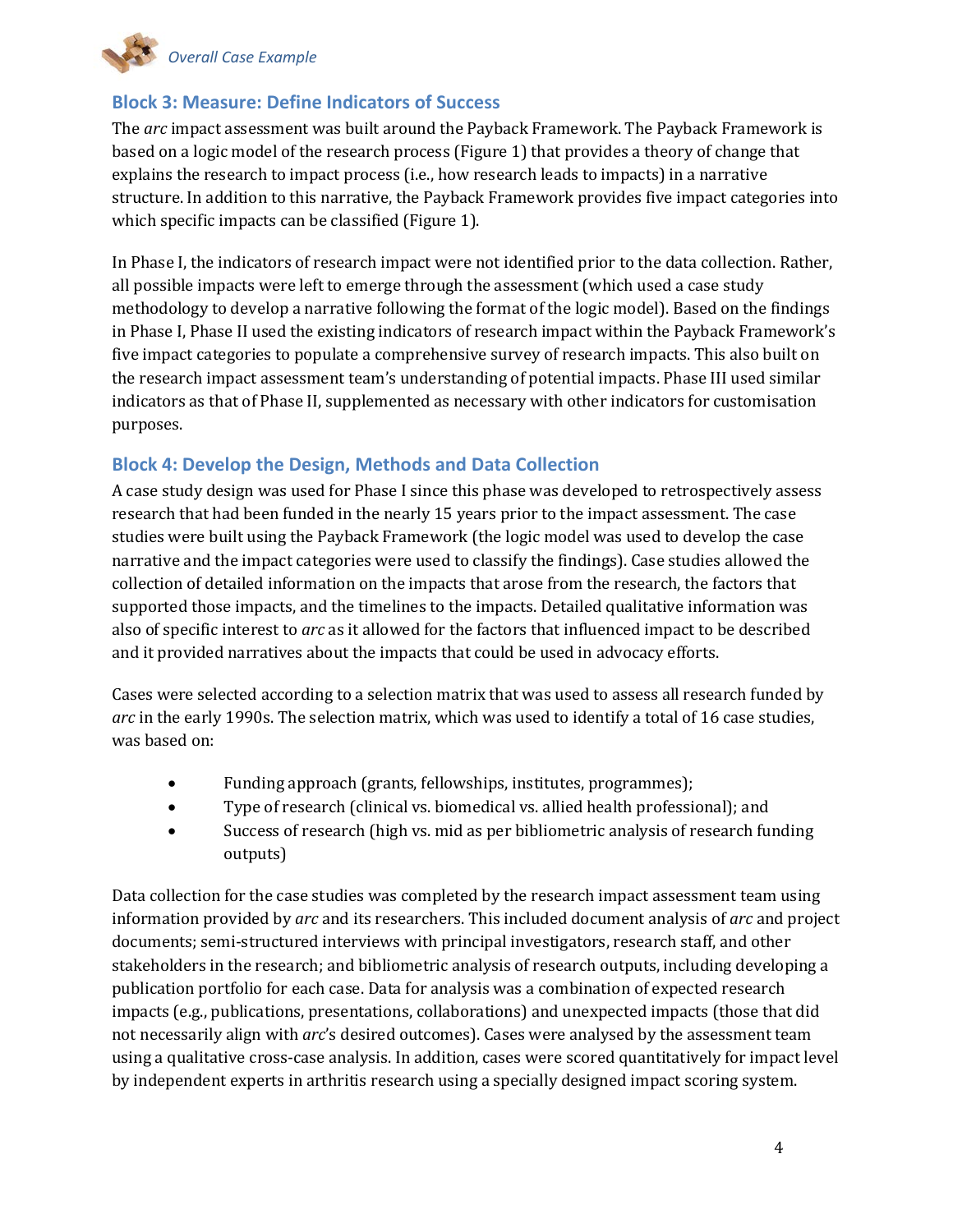

For Phase II, the research impact assessment team used a survey approach to assess all *arc*-funded research. The survey was built by the assessment team through a combination of *arc* document

reviews, interviews with *arc* researchers and staff, and document analysis to identify potential research impacts to populate the survey. The survey itself was an online survey of researchers that looked at specific years of research funding as a pilot. The survey was administered by the assessment team and was analysed using quantitative and qualitative techniques to develop an analysis output called an array (Figure 2). This array allowed comparison of impacts from a large number of funded projects.





Phase III looked to develop the impact array approach for other research and therefore used the survey in other contexts (in Canada, for example) to assess if the survey approach could work outside arc.

# **Block 5: Communicate and Use Findings**

The assessment work was primarily undertaken to assist *arc* in better understanding the impacts of the research it funded and how to use it. As such, the majority of the assessment findings were communicated to *arc* by the contractors (RAND Europe and HERG) using written reports designed specifically to inform *arc*. In addition, *arc* senior management was heavily engaged in the research impact process itself. This ensured that results were communicated to *arc* as they arose and that *arc* would be capable of taking on further assessments in the future. It is also notable that during Phase II, the research impact assessment team developed a visualisation approach for impact data to effectively communicate large amounts of complex impact information.

In addition to communicating the findings to *arc*, there was an element of using the findings to inform others. For *arc* donors, this was primarily achieved through *arc* publications such as its annual report and website. To inform other research funders (or stakeholders interested in the use of research impact assessment), the research impact assessment team produced methodological reports outlining how the work was conducted; a number of peer-reviewed journal publications on the studies; and several short summaries of the projects that outlined the work, its importance, and its applicability to other research funders. Finally, the assessment team also produced a version of the survey tool that could be purchased and applied in different contexts.

### **Block 6: Manage Assessments**

The work in Phase I was managed by the two organisations that were contracted by *arc* to perform the assessment, namely RAND Europe and HERG. While these organisations also conducted the work in Phase II and Phase III, these phases were managed by only one organisation in order to ensure smooth project management and easy client contact. In each of the first two phases, the work was steered by *arc* senior management to ensure that the impact assessments aligned with *arc*'s needs and expectations. As well, this approach allowed both *arc* and the research impact assessment team to manage expectations of what the impact assessment could produce and it prepared *arc* to receive and use the results of the impact assessment for its needs. For Phase III, the